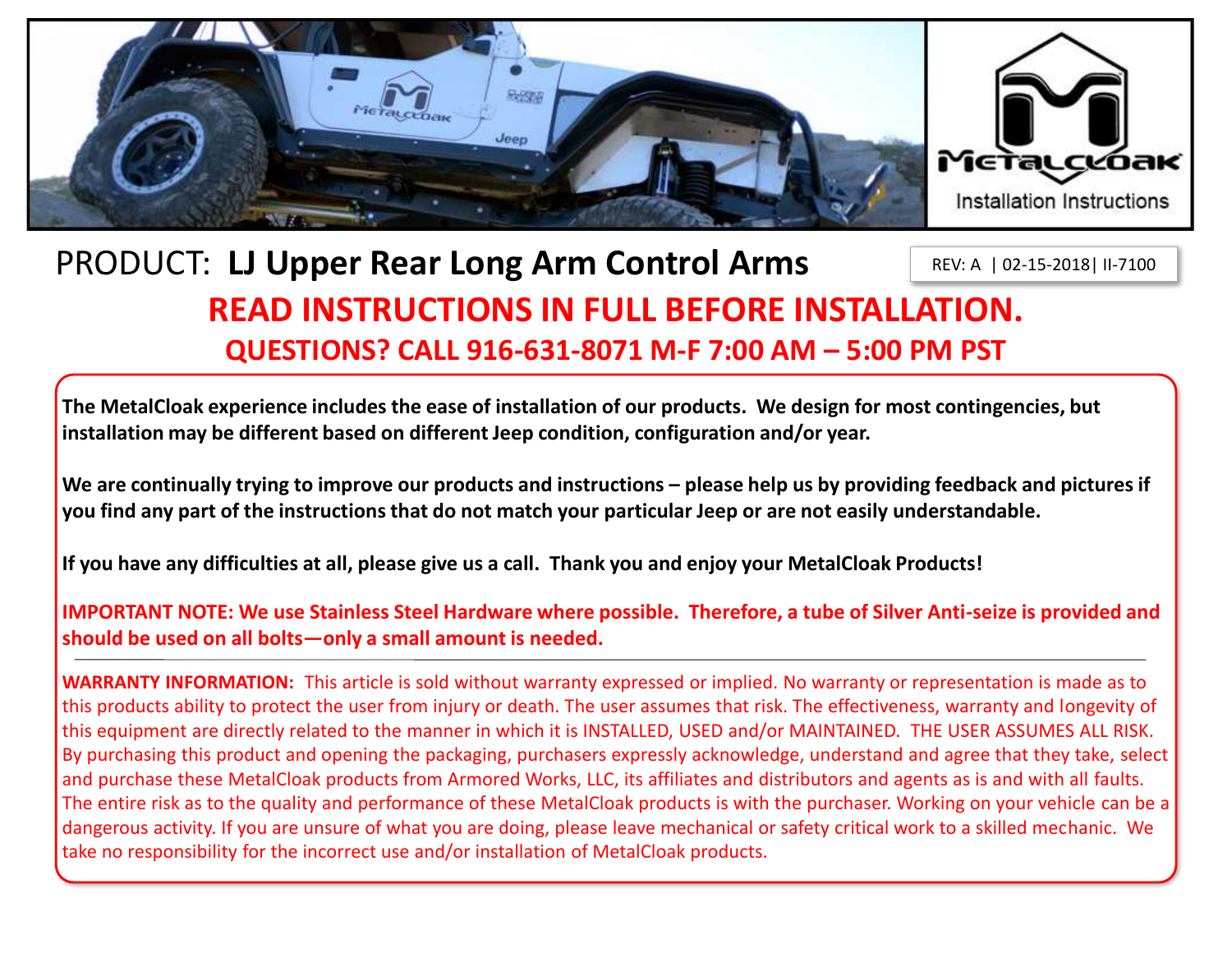

*This is an advanced suspension install for experienced technicians; If you are not competent with advanced automotive mechanics, cutting, drilling, and welding it is recommended to have this system installed by a MetalCloak Authorized Installer.*

**Safety Warning**: *Suspension systems or components that enhance the off-road performance of a vehicle may cause it to handle differently on or off-road than it did from the factory. Care must be taken to maintain control of modified vehicles during sudden maneuvers. Failure to drive the vehicle safely may result in serious injury or death to driver and passengers. MetalCloak recommends always wearing a safety belt, driving safely trying to avoid sudden maneuvers. As with any vehicle maintenance is required to keep it operating safely. Thoroughly inspect your vehicle before and after every off-road use.* 

**Installation Warning:** *MetalCloak recommends that certified technicians perform the installations of MetalCloak products. These instructions only cover the installation of our products and may not include factory procedures for disassembly and reassembly of factory components.* 

*Read instructions from start to finish and be sure all parts are present before disassembling the vehicle. These instructions are only guidelines for installation and in no way meant as definitive. The installer is responsible to insure that the vehicle is safe for use after performing modifications.*

**Slip yoke eliminator and CV driveshaft is required for this Long Arm System.**

**Exhaust modifications are required for this Long Arm System.**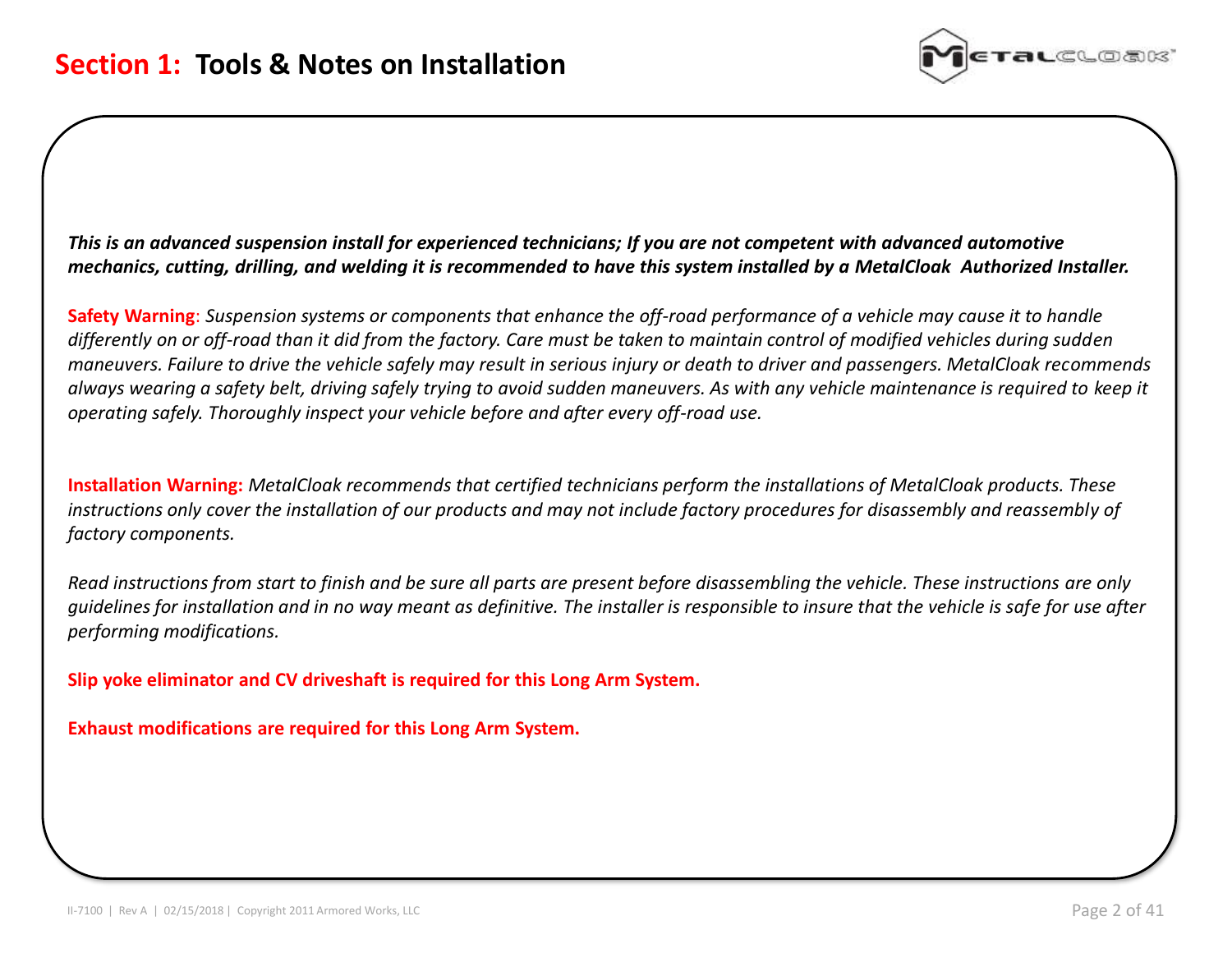

**Tools Required:** This list is the recommended tools for ease of installation. Other versions of the same tool can be used. For example, Allen Wrenches instead of Allen Drive Sockets.



**HOW TO USE THIS GUIDE:** The installation guide should be used as a reference for installation. Please read and follow the instructions in order of each page top to bottom, and left to right.

**Jeep Model:** Instructions may apply to multiple Jeep models, but are labeled separately where appropriate (i.e. TJ vs. LJ). **Options:** Because of the number of component options we offer, these instructions may contain steps that will not match your particular configuration. You can skip these steps.

**Images:** Pictures are provided and parts are labeled throughout the instructions. Each text box contains guidance based on the pictures next to it. The text will refer to alphabetical labels (A, B, etc.) found in the images.

**Installation Notes:** Terms may be used in the body of the instructions that you may not be familiar with, if you have any questions feel free to contact us at the number below, or email techhelp@metalcloak.com

**QUESTIONS: Any questions or comments about the instructions? Call us at 916-631-8071 M-F 7:00 AM – 5:00 PM PST.**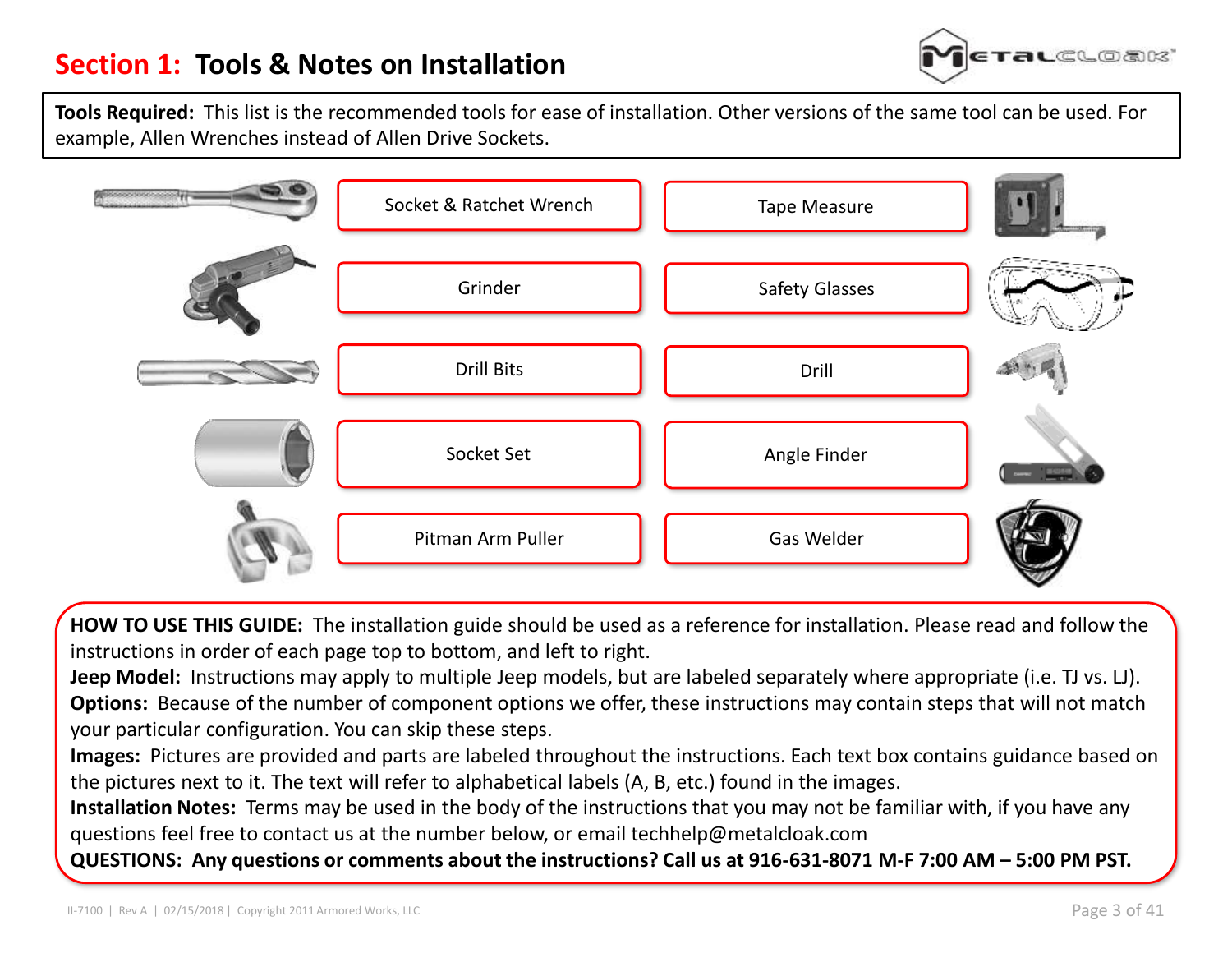**Section 2: Product Components**



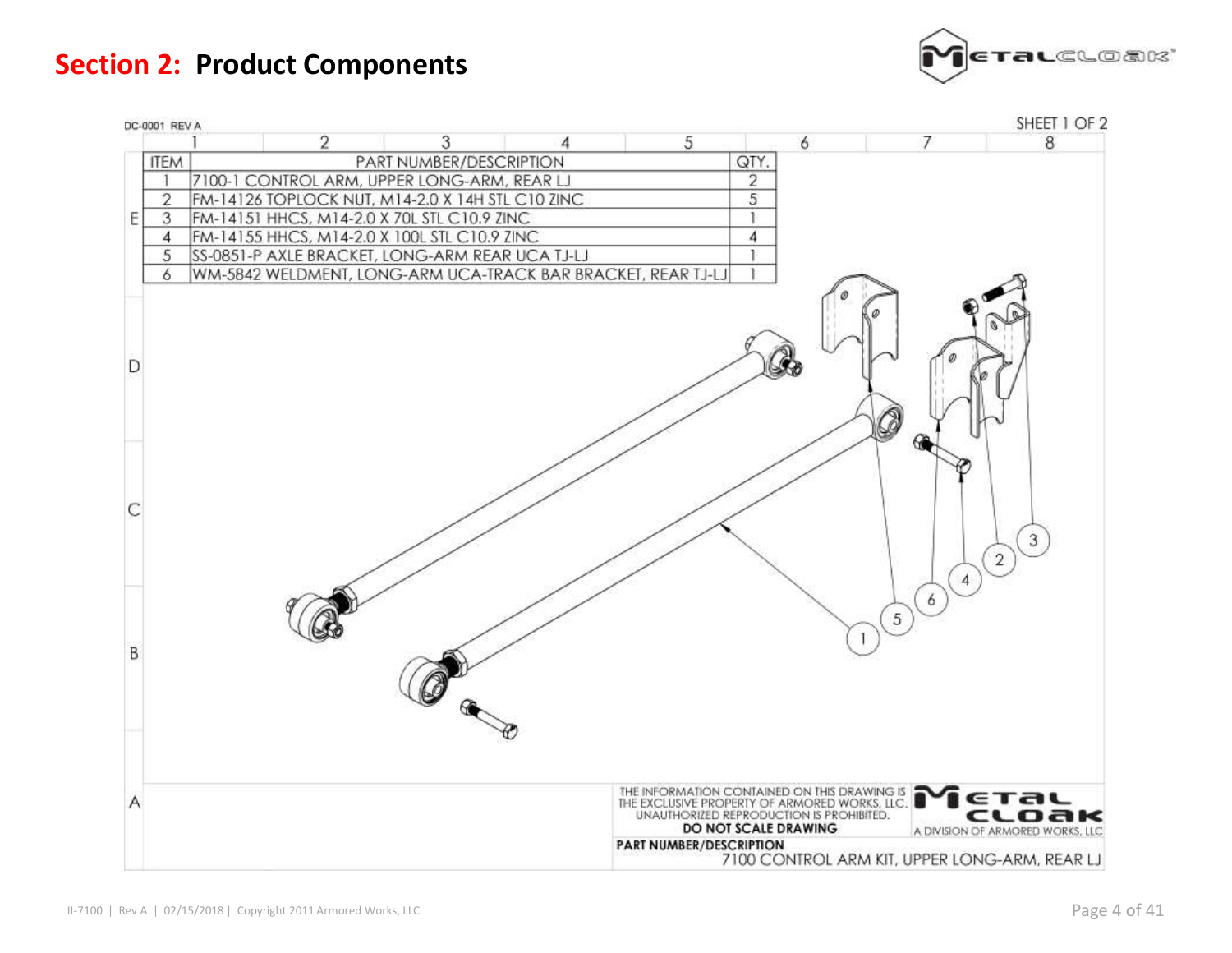**ralc**loak

**Step 1:** Rear Factory Control Arm Brackets

**Note:** *Factory control arms should already be removed and rear axle should be properly supported by stands.*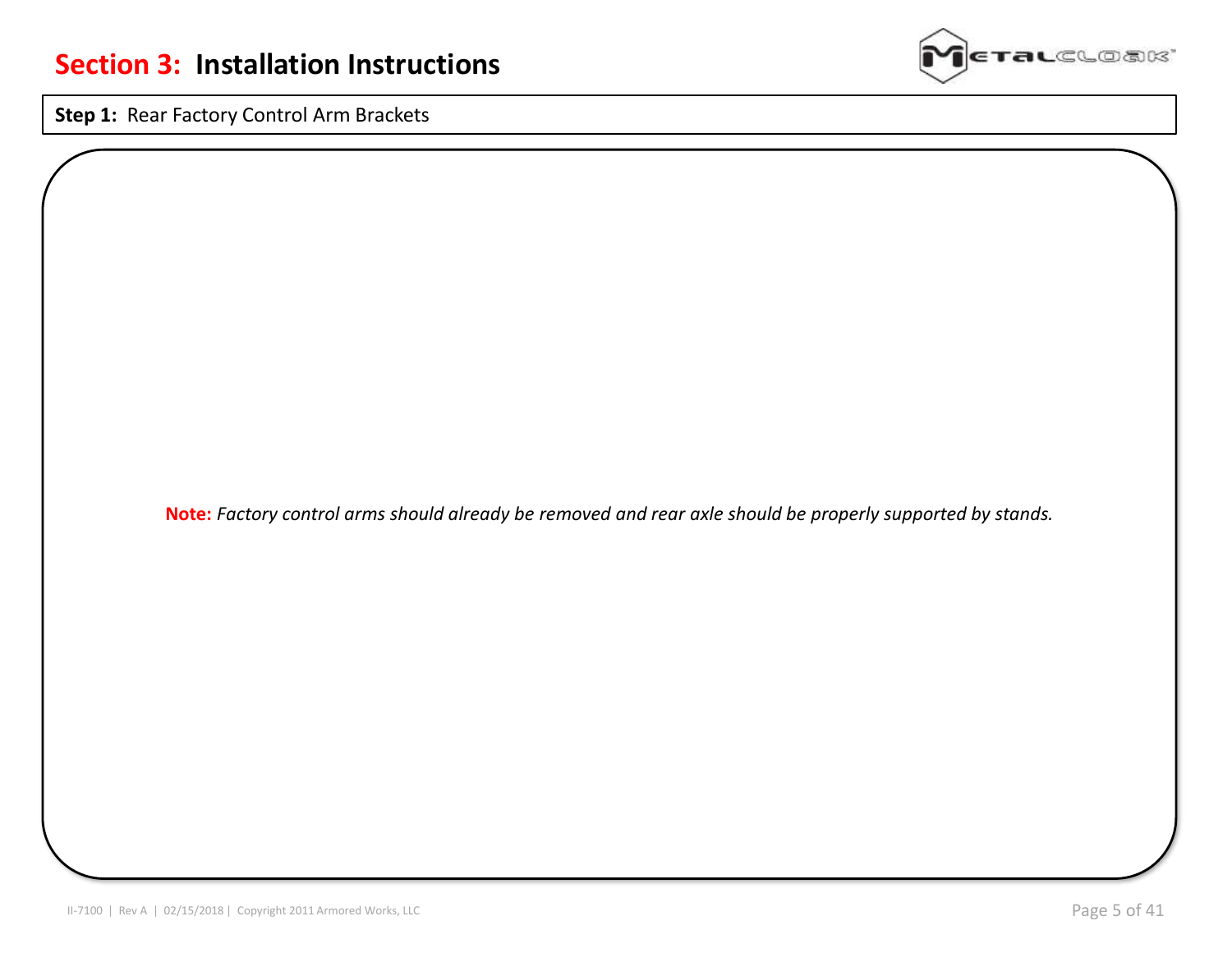

### **Step 1:** Rear Factory Control Arm Brackets

A. Remove upper factory rear control arm brackets from axle.



#### **IMPORTANT NOTE:** *THE LOWER BRACKETS REMAIN ON THE AXLE! DO NOT REMOVE THE LOWER BRACKETS!*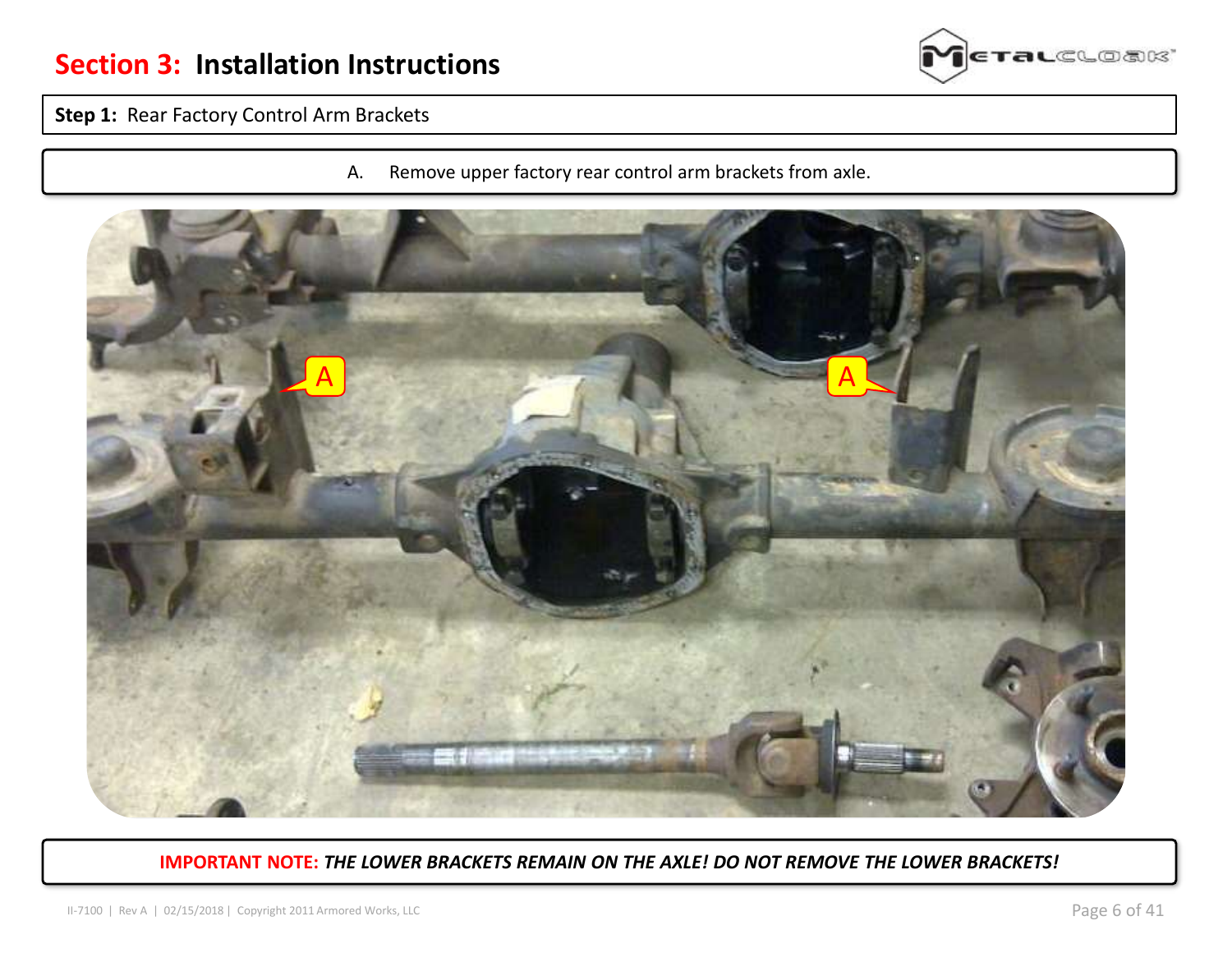

**Step 2:** Installing Rear Control Arm Brackets

- B. Remove factory rear track bar.
- C. Measure axle width to find axle center and mark.
- D. From the axle center mark use a tape measure to measure 11 3/8" out to both driver and passenger sides from the center and mark *(this will be the placement for the inside edge of the MetalCloak replacement axle brackets)*.



**Note:** *The differential may not be the actual center.*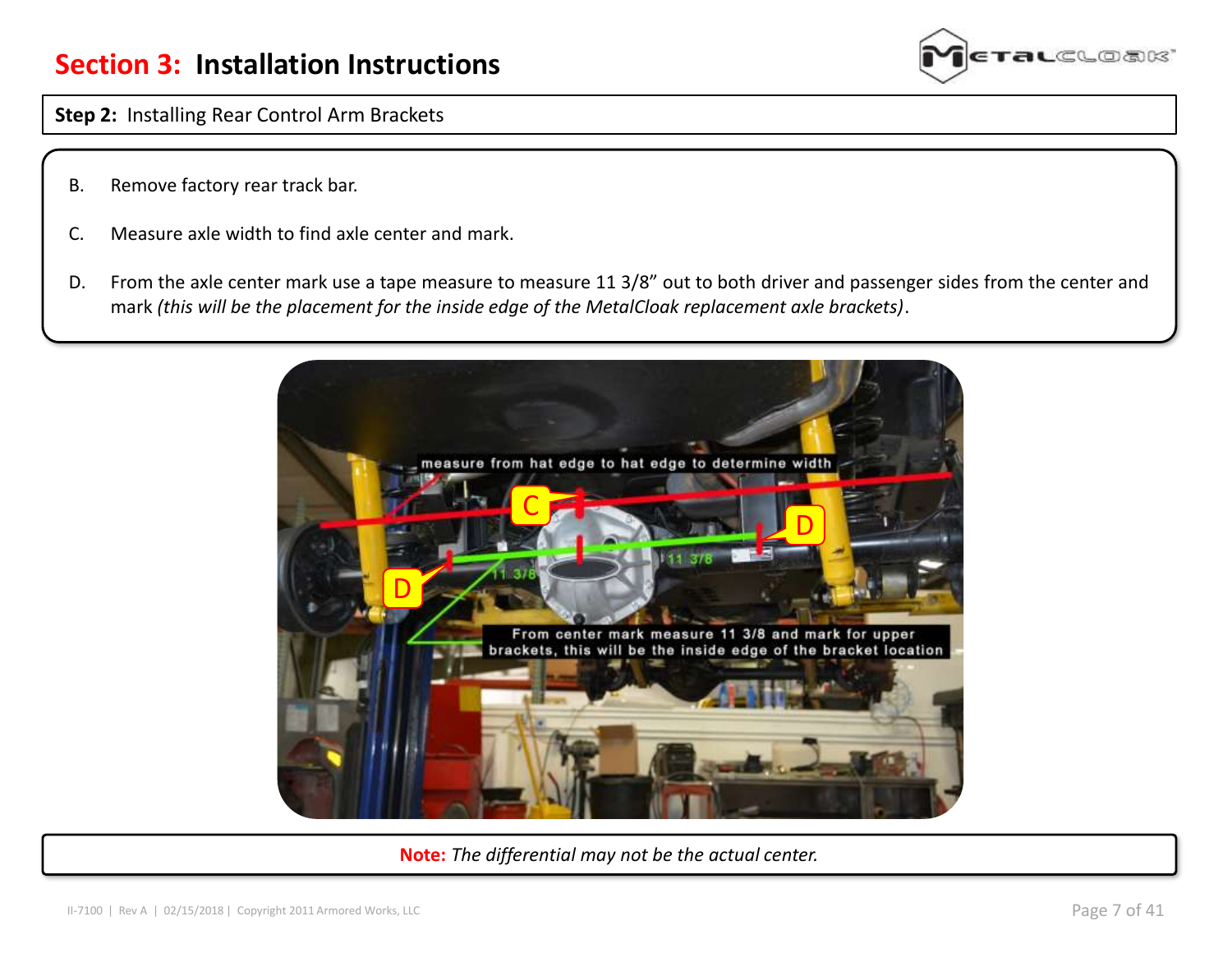

#### **Step 2:** Installing Rear Control Arm Brackets



- E. Temporarily place the MetalCloak replacement axle brackets onto the mark made on step D and mark bracket location and remove replacement axle brackets.
- F. Remove any surface coating on axle to prepare for welding.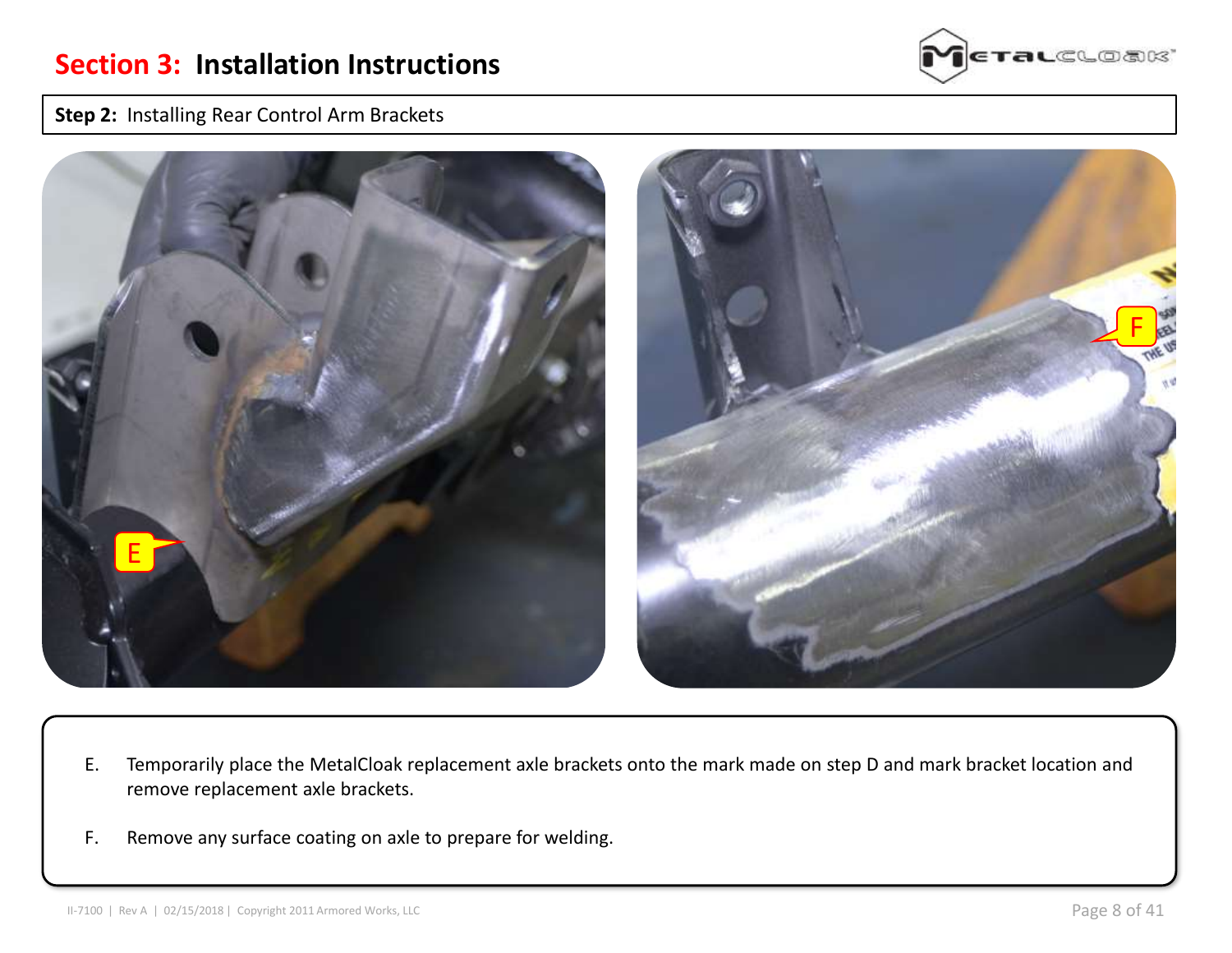

#### **Step 2:** Installing Rear Control Arm Brackets



- G. Set the pinion of the axle to be exactly horizontal using an angle finder.
- H. Center the axle brackets at the previously marked locations.
- I. Using the angle finder rotate axle brackets 11 degrees towards the pinion and tack the brackets into place *(be sure the pinion is still horizontal before tacking)*.

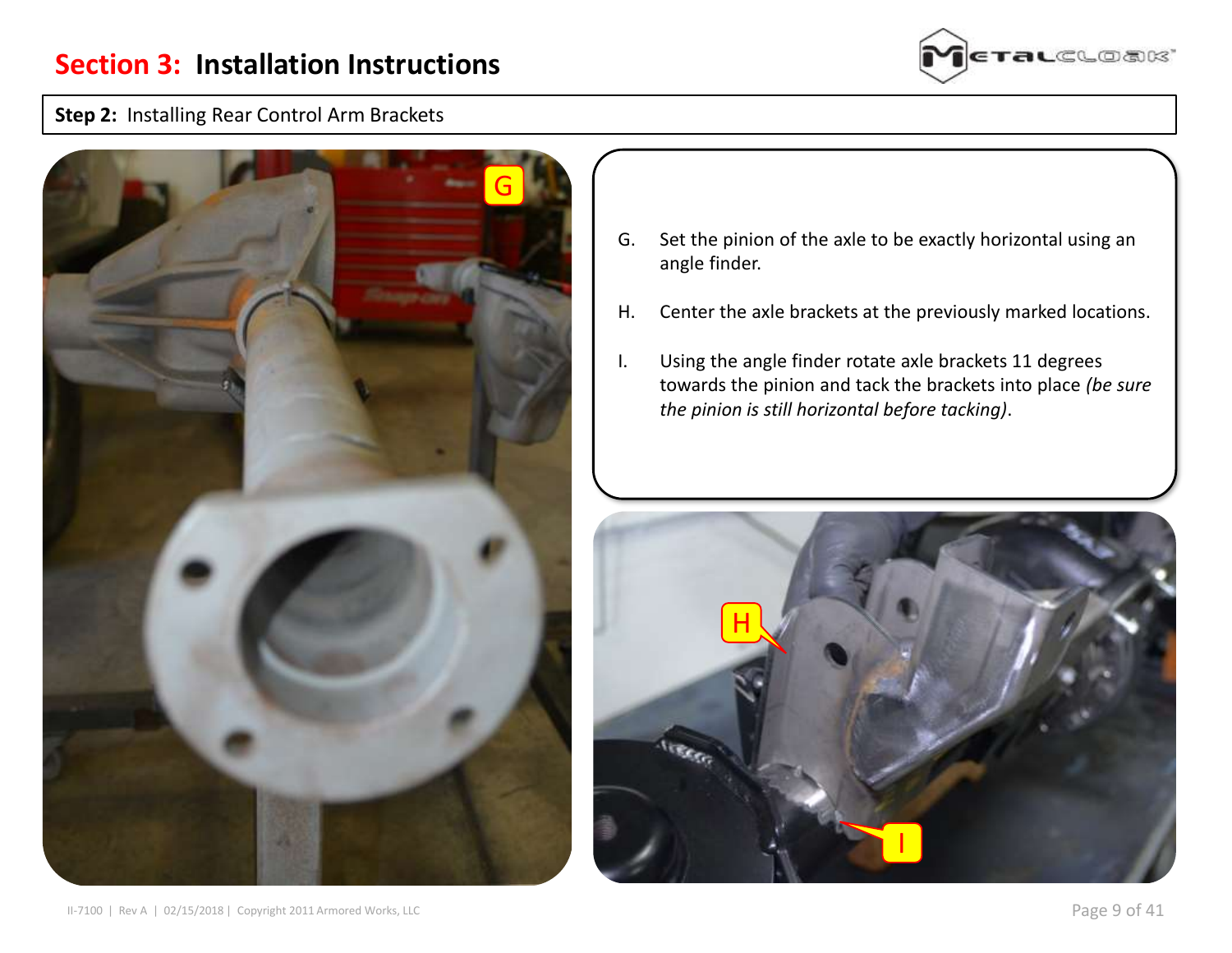## **Section 3: Installation Instructions**



**Step 3:** Installing Rear Control Arms

- J. Preset the MetalCloak long arm control arms. The rear lower control arms should be set to 43 ½" and the upper rear control arms should be set to 41" for reference.
- K. Loosely attach rear upper and lower control arms to the axle with provided hardware.
- L. Attach rear fixed side of track bar to axle side bracket.
- M. Install rear drive shaft.



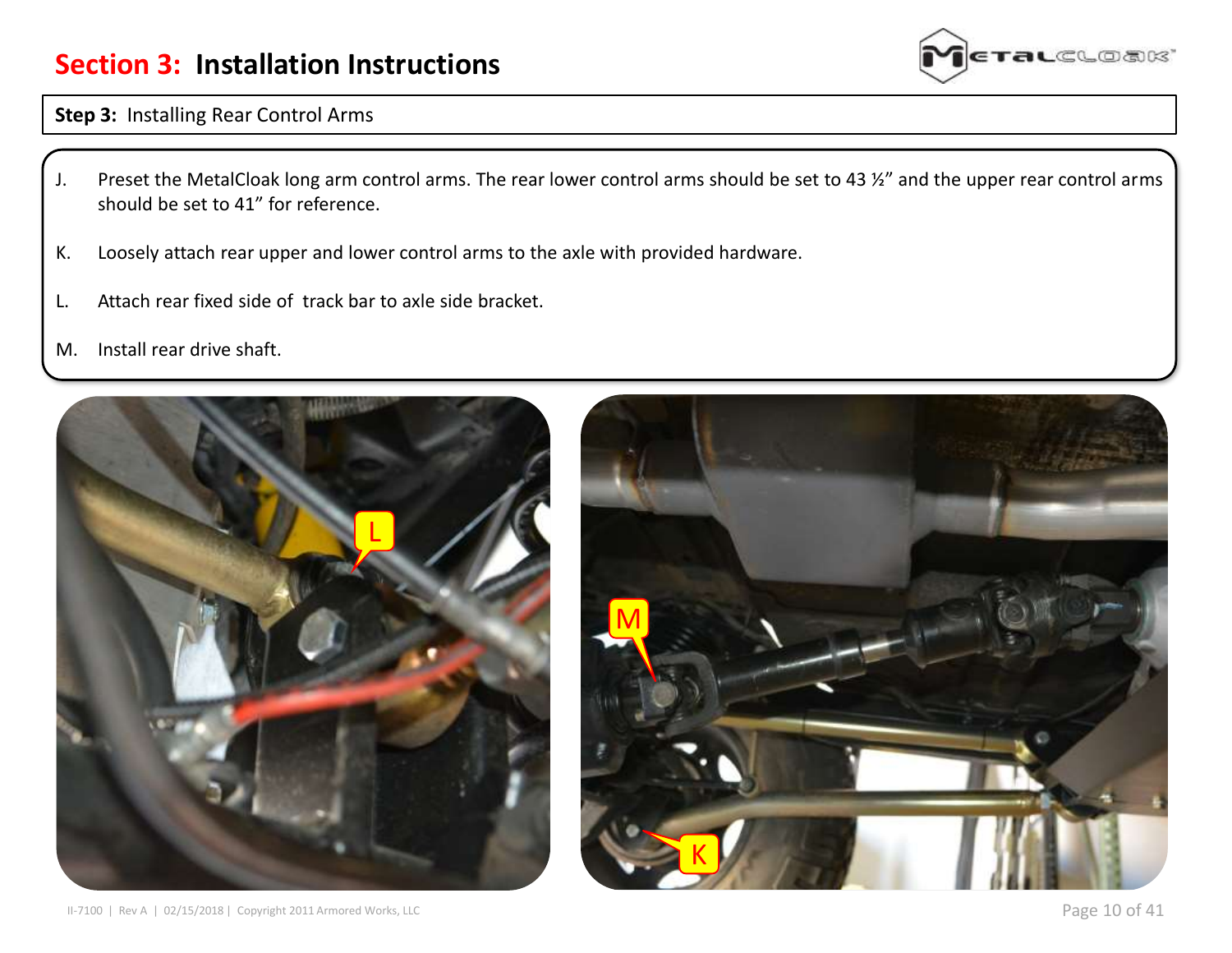# **Section 3: Installation Instructions**



#### **Step 3:** Installing Rear Control Arms

- N. Remove stands and lower Jeep onto the ground.
- O. Center vehicle over rear axle. Measuring carefully using like points on each side of the vehicle until centered.
- P. Adjust the frame side of the rear track bar to fit into the factory track bar bracket on the frame and bolt into place.
- Q. Adjust the upper control arm lengths to adjust to the correct pinion angle.
- R. When the control arm lengths have been adjusted re-lift the Jeep and support with stands.







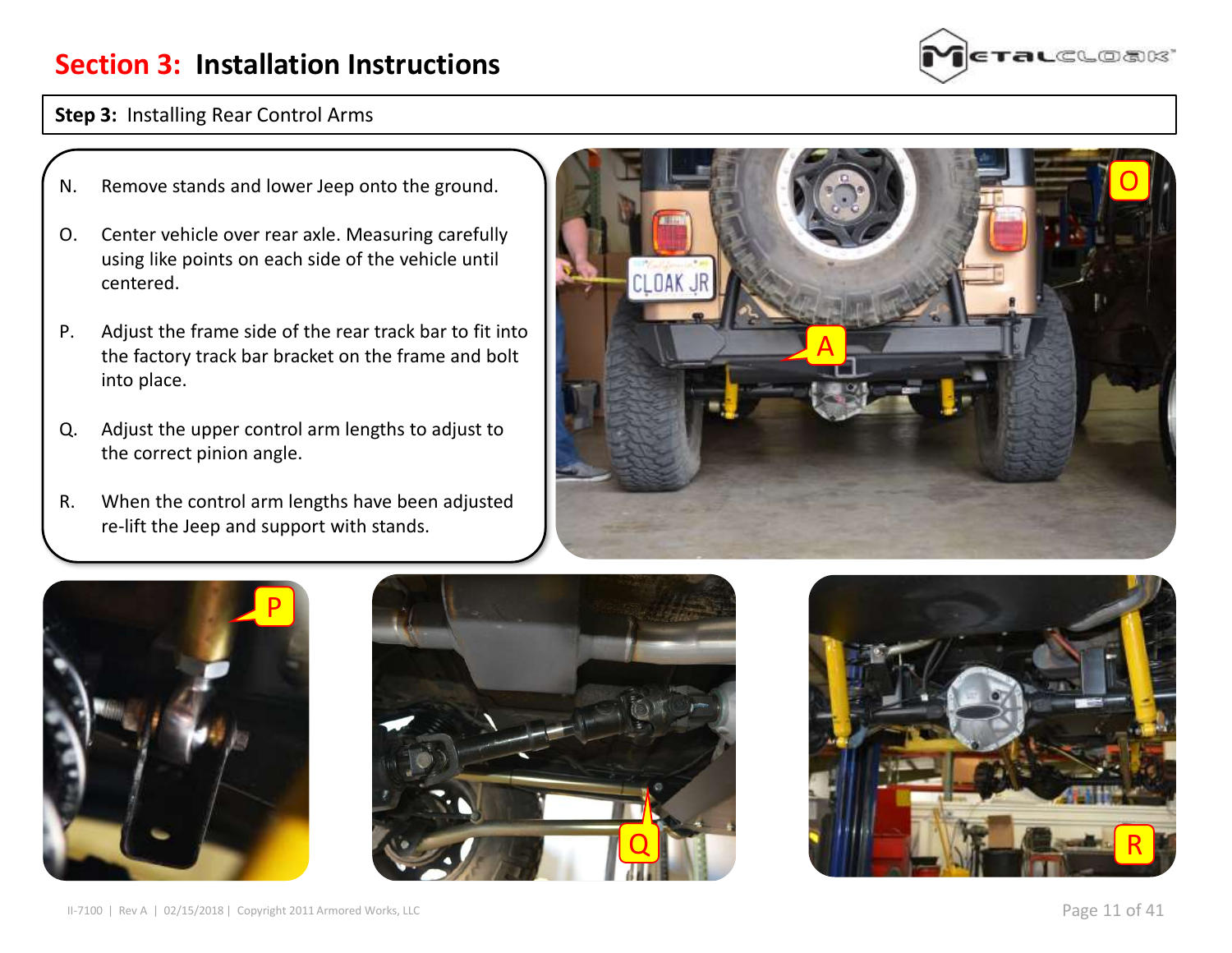### **Step 3:** Installing Rear Control Arms